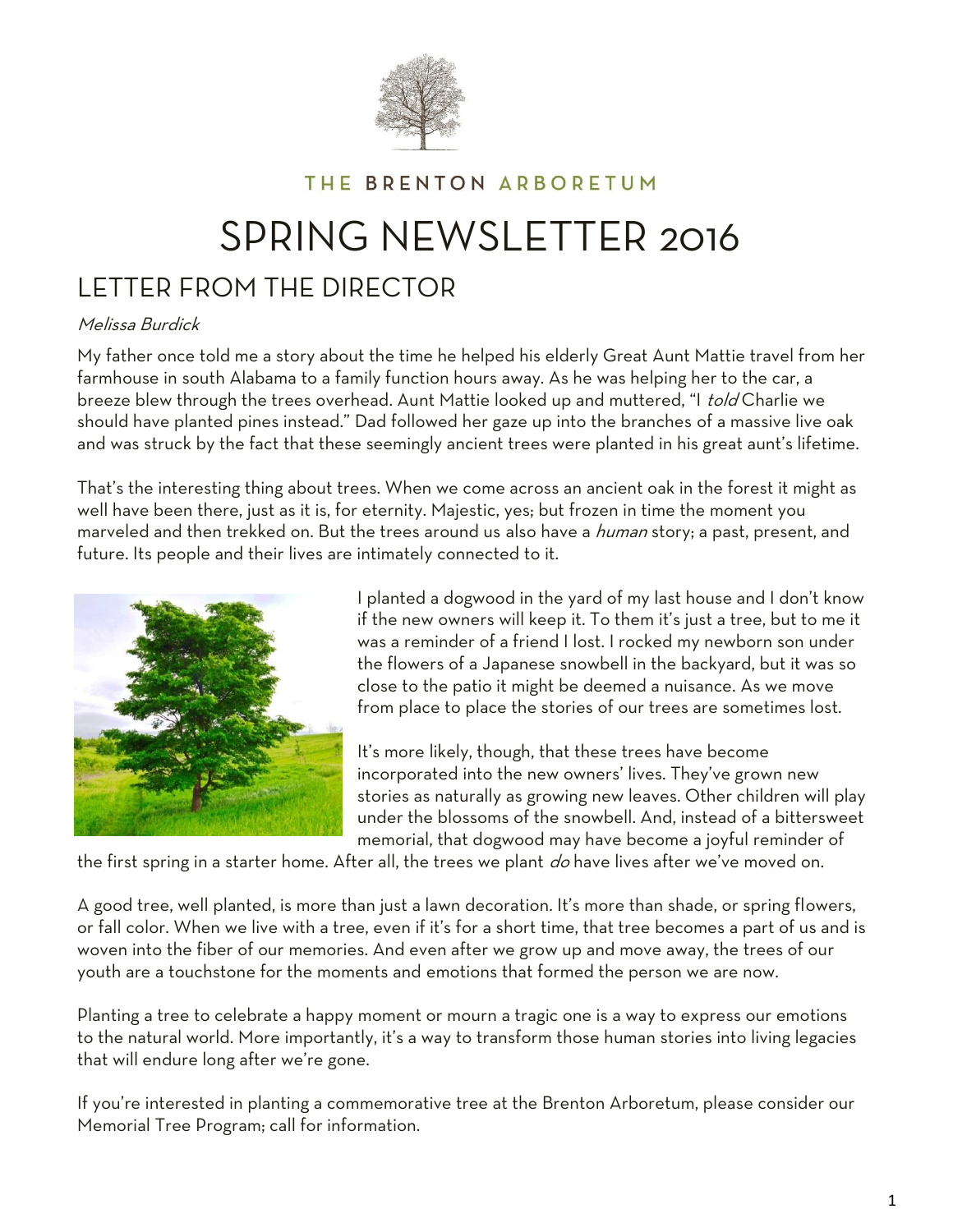# 2015 DALLAS COUNTY FOUNDATION GRANT

Thanks to a \$2,500.00 grant from the Dallas County Foundation, the Arboretum purchased a new electric John Deere Gator. The Gator is outfitted with extra seating on the back for tours, helping individuals on guided walks, and transporting students with mobility challenges during field trips. Of course, it will also be used by staff for daily jobs and by volunteers to work in the collections. We are so grateful to the Dallas County Foundation for their support!



# MASTER PLAN UPDATE

As we approach the 20<sup>th</sup> anniversary of the planting of our first trees at The Brenton Arboretum, we are in the midst of an update to our Master Landscape Plan. The original landscape, designed by renowned architect Anthony Tyznik of the Morton Arboretum near Chicago, set the scene for a rolling rural landscape that integrated groves of majestic trees and sweeping open vistas. Although our trees are still young, Tony's vision is already apparent and gorgeously compelling.

So, how can we possibly improve on a masterpiece? Architecture firm Oehme van Sweden of Washington, D.C. is evaluating our current landscape and recommending improvements to pathways, vistas, and underutilized spaces. These tweaks will add polish to the beauty of the landscape and enable us to move our plant collections forward without marring the design.

One of the most exciting insights that Oehme van Sweden presented to us is that many of our existing grass paths can be slightly adjusted, smoothing steep spots to create ADA-compatible paths that will be accessible to those with mobility issues. Of course there is much more to ADA compliance—such as surface materials that are wheel-friendly—so it will take time and fundraising to fully enable our pathways. If the journey of a thousand miles starts with the first step, this is the step!

> Visit our website, www.thebrentonarboretum.org, to learn how you can help support our fundraising goals.



# WELCOME OUR NEWEST EMPLOYEE

Karen Bishop has been hired to coordinate rental sales. Karen will help us increase awareness of the Arboretum as a spectacular event venue. She comes to us with a lot of great ideas, creative energy, and the perfect demeanor to keep an anxious bride calm and cool on her big day!

To book a rental, give Karen a call or an email today. Spring weekends book up fast; fall is a close second.

Call 515.992.4211, ext. 4 or email rentals@thebrentonarboretum.org.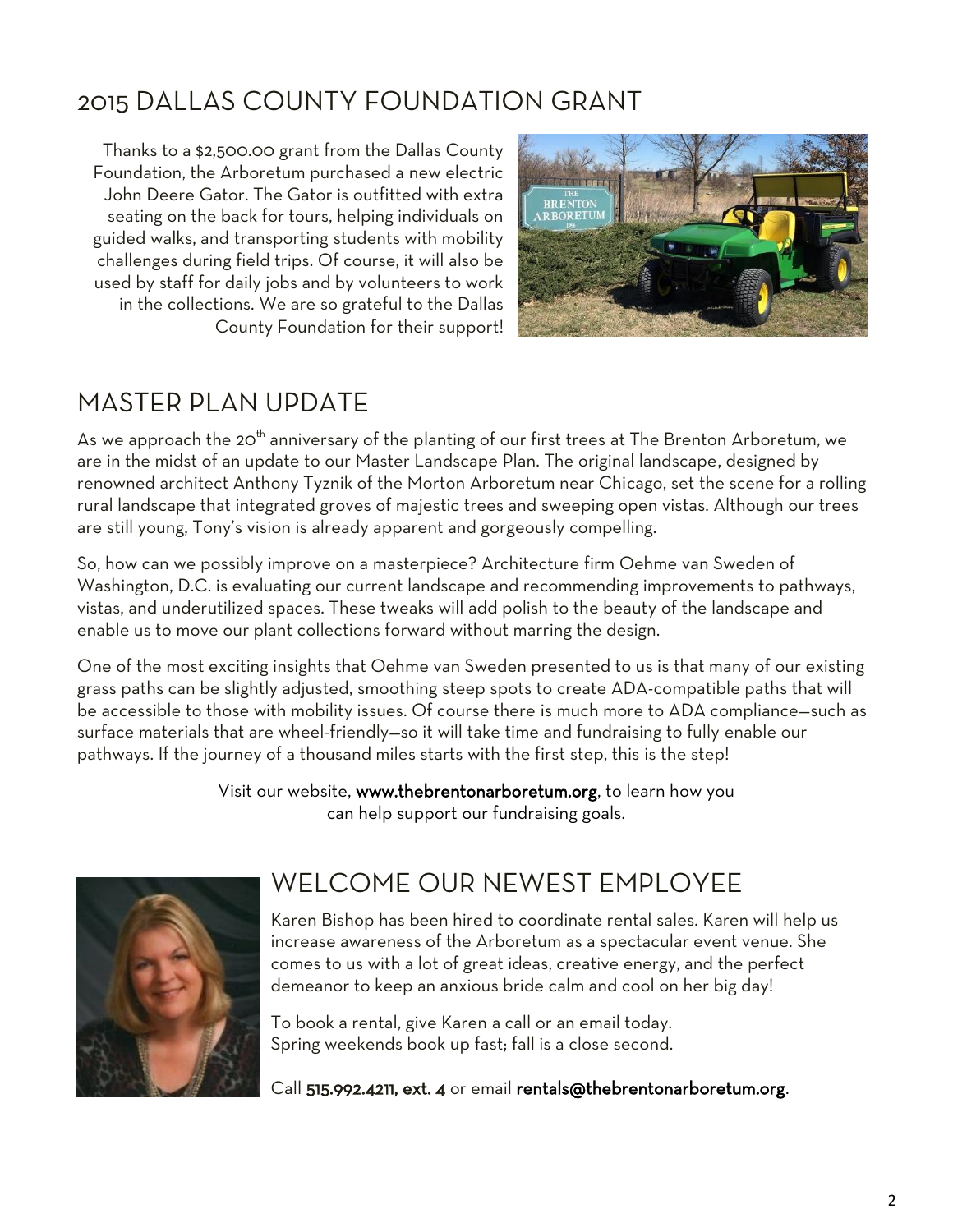# SPRING AT THE ARBORETUM

# By Andy Schmitz, Director of Horticulture

Spring is a wonderful time to explore the Arboretum. After the cold and drab days of winter, the trees and shrubs are coming to life again with many that bloom in the spring. The cornelian cherry dogwoods and white forsythia are blooming as I write this in mid-March, but there are a few hundred trees holding off long enough for your visit. In early to mid-May, Crabapple Hill will be painted with shades of red, white and pink as the collection comes into full bloom.

The Arboretum has 109 accessioned crabapples and 96 of those are planted on Crabapple Hill. With 33 different cultivars and species in many flower colors and different growth habits, from weeping to upright to broad and spreading, there is surely one to catch your eye.

When you visit the Arboretum, you won't miss Crabapple Hill. As soon as you turn into the front gate, just look west to the distant hillside to enjoy the crabapples from afar. To see them up close and be surrounded by their wonderful fragrance, take a short walk along Conifer/Maple/Crabapple Trail. Also consider visiting in the fall when Crabapple Hill will be red, purple, yellow and pink from the abundance of fruit.



In the Iowa Collection, we have four specimens of *Malus ioensis*, the Iowa or Prairie crabapple. There is also a naturally occurring small cluster of these growing along the east stream between Alder and Owl Bridges. The flowers of the Iowa crabapple are deep pink in bud and open to pinkish white. Though prone to some leaf diseases later in the season, its time to shine is in the spring when the blooms are back dropped by the clean green foliage.

# GOAL: 500 MEMBERS

We are working hard to reach our goal of 500 Brenton Arboretum members by the end of 2016. Please help us by spreading the word. Invite your friends and family to become members! Or consider a gift membership for someone you know would love this place.

Membership applications can be found in the kiosk or online at [www.thebrentonarboretum.org.](http://www.thebrentonarboretum.org/) If you would like a personal invitation mailed to friend or relative, please email their name and address to Beth at [beth@thebrentonarboretum.org](mailto:beth@thebrentonarboretum.org) or call 515.992.4211, ext. 2.

 $\overline{a}$ 

Thank you so much for supporting the Arboretum and continuing our mission to bring joy to all through the beauty and knowledge of the natural world of trees!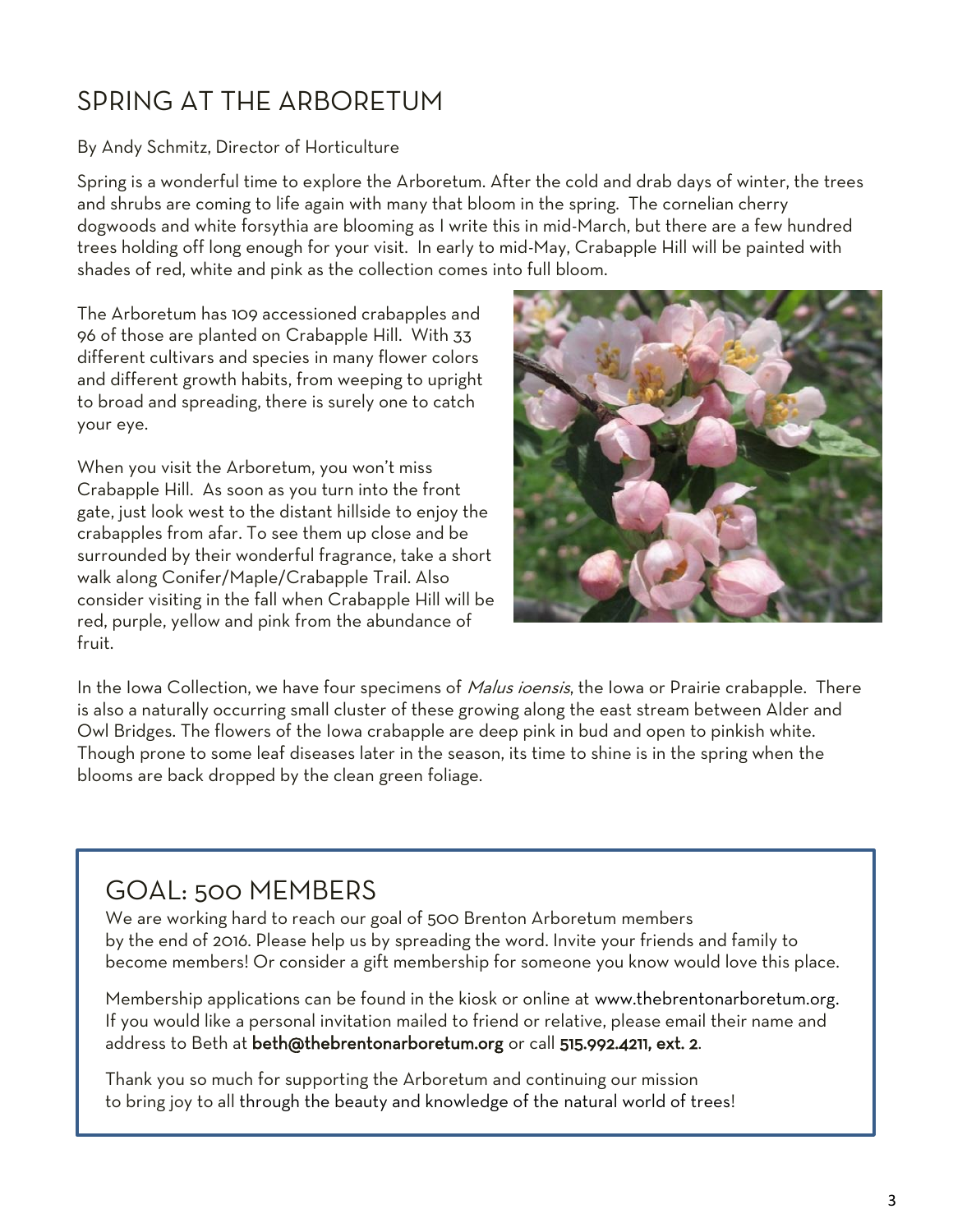# MEMBERSHIP LECTURE: JEWELS OF THE PLAINS



Save the Date!

Join us Saturday, June 11<sup>th</sup> at 2:00 pm for our 11<sup>th</sup> Annual Membership Lecture. This year, we are delighted to present Jim Locklear, Director of Conservation at Lauritzen Gardens in Omaha, NE. Jim will share his update of Claude Barr's quintessential native plant classic *Jewels of the Plains*, originally published in 1983. Barr's book is credited with "opening the eyes of gardeners around the world to the beauty and horticultural attributes of the flora of the Great Plains.‖ Jim's illustrated presentation will take you on a journey across the prairies and plains of America to rediscover these garden-worthy plants. We welcome you to be inspired by the lovely flora and consider adopting some for your own garden!

This event is free, but limited to Brenton Arboretum and Greater Des Moines Botanical Garden members only. RSVP not required, but appreciated; call Beth at 515.992.4211 ext. 2.

Not a member? Join when you RSVP or on the day of the lecture for half price!

# UPDATING YOUR ESTATE PLAN?

Estate planning has become a hot topic for young and old alike. It seems like planning for the future has never been more popular! And the idea isn't limited to the ultra-rich; trends are showing that younger and comparatively less affluent people are diving into the adventure of planned charitable giving in greater numbers.

Spring is the perfect time to take out your estate plan, dust it off, and see if it's due for a refresher. As you do, you might consider including a few of your favorite charities in your will. This kind of planned giving is a great way to support the organizations doing the kind of work you value. For many of us, our income might be fixed during retirement or subject to the winds of change while we're still working. So providing financial support can be tricky or even impossible without compromising our personal financial security while we're still reliant on it.

Long-time supporter and board member Deb Wiley says,

"I recently updated my will when I realized that if I depart this life tomorrow, many people I care about will still have ongoing needs. These include the many people I don't know personally who will benefit from what The Brenton Arboretum creates and offers, making central Iowa – and our world – a more eco-friendly, educated, beautiful, and enjoyable place to live. If it's time for you to update your own will, please consider joining me in making a planned gift."

Deb isn't the only person who has let us know we're in her will. The number of people including The Brenton Arboretum in their estate plans is growing, and we are so grateful to each and every one. If you're interested in learning more about including a charitable organization in your will, contact your financial planner to learn how.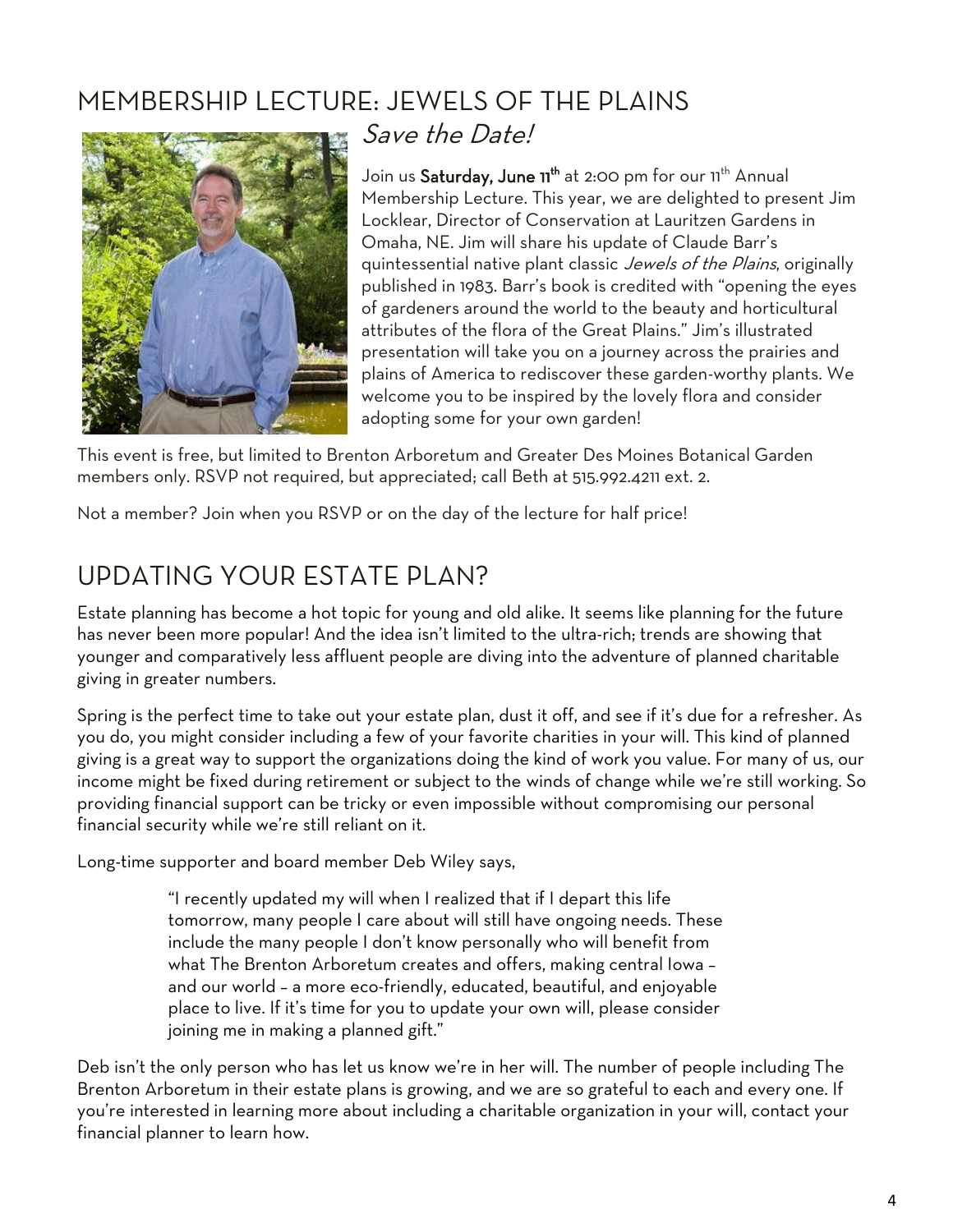# UPCOMING 2016 CLASSES & EVENTS

### MAY

### Birds and Bagels

Saturday, May 7 7:00 am, Meet in the Vista Room

Welcome the birds back to Iowa on this annual birding event! Veteran and beginning birders are invited to join us in search of more than 190 bird species observed at the Arboretum. Afterwards, visit with your friends in the Vista Room over bagels and coffee.

### Members, free; Non-Members, \$5

# JUNE

## Garden Spaces for Pollinators

Saturday, June 4

#### 6:00 pm, Meet in the Vista Room

Learn why you, too, should have a pollinator garden in your yard from Nathan Brockman, Butterfly Wing curator at Reiman Gardens. Nathan will teach some tips and tricks sure to make your garden all the buzz in your neighborhood!

# Members, free; Non-Members, \$5

### Full Moon Night Hike

Friday, June 17 9:00 pm, Meet in the Vista Room

Ever wonder what the Arboretum is like at night? Join us on a hike to investigate nightlife around the Arboretum. Grab a flashlight and discover the secret life of creatures like owls, bats, and spiders. You won't want to miss this exciting adventure! (Children must be accompanied by an adult.) Members, free; Non-Members, \$5

#### JULY

#### Tree Discovery with David Jahn

Friday, July 15

6:00 pm, Meet at the Pavilion

Arborist David Jahn will share interesting facts about trees as we explore a variety of trees and shrubs around the Arboretum. This is an excellent opportunity to learn from one of the most experienced and knowledgeable consulting arborists in the state of Iowa.

### Members, free; Non-Members, \$5

### AUGUST Water & Mud Kitchen

Saturday, August 6 10:00 am, Meet at the Pavilion

Explore water quality in Iowa with Susan Heathcote of the Iowa Environmental Council. We will test water quality and sample pond life. Then, we'll open the Mud Kitchen on Buckeye Bridge for the children to "bake" their own mud pies and cakes.

Members, free; Non-Members, \$5